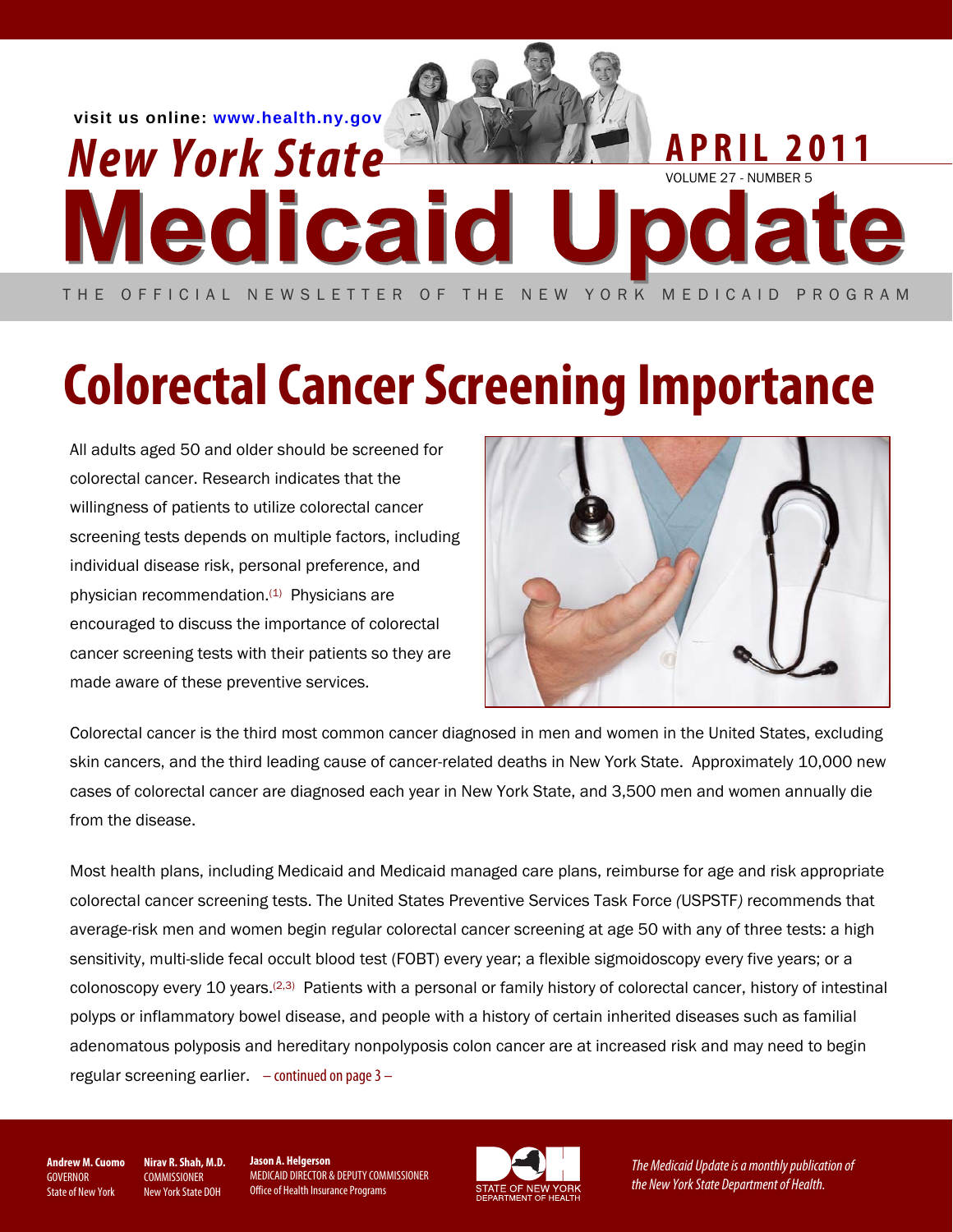

### APRIL 2011 MEDICAID UPDATE

l

### IN THIS ISSUE …

#### **POLICY AND BILLING GUIDANCE**

| <b>PHARMACY UPDATES</b> |  |
|-------------------------|--|
|                         |  |
|                         |  |
|                         |  |

#### **ALL PROVIDERS**

| ePACES Training Schedule and Registration. |  |
|--------------------------------------------|--|
| <b>Provider Directory</b>                  |  |

### **Sign up today and join the eMedNY LISTSERV®**

New York State Medicaid has developed and implemented a LISTSERV**®** system that allows providers, vendors and other partners to instantly receive eMedNY related information and notifications. The LISTSERV**®** email system runs on a free, wide-open platform and enrolling is as simple as visiting www.emedny.org. Any number of individuals in your office may sign up for this free service. Questions? Please contact the eMedNY Call Center at (800) 343-9000.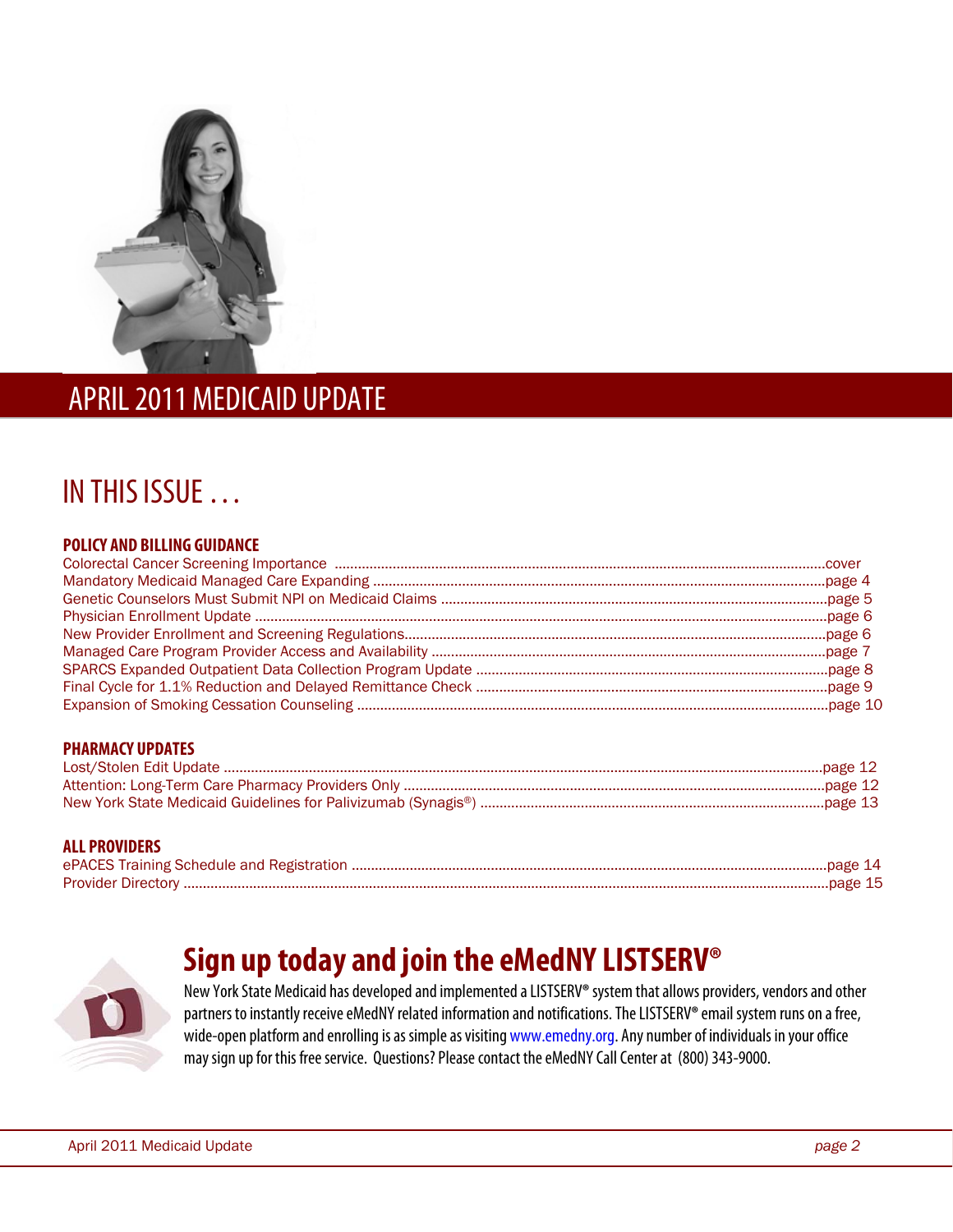### **POLICY & BILLING GUIDANCE POLICY & BILLING GUIDANCE**

### **Colorectal Cancer Screening Importance (continued)**

The five-year survival rate for persons who received a diagnosis of localized colorectal cancer is 91 percent, compared with 70 percent for regional-stage cancer and 11 percent for distant-stage cancer.(4) Colorectal cancer screening tests have been proven to reduce mortality through detection of early-stage cancer and detection of adenomatous polyps before they progress into cancer.(2,5)

The New York State Department of Health Cancer Services Program (CSP) oversees the delivery of guidelineconcordant, comprehensive breast, cervical, and colorectal cancer screening services to eligible New Yorkers in every county and borough in the state. Men and women who are uninsured or underinsured for these screening services may contact their local CSP to find out how to get free colorectal, breast and cervical cancer screening. Screening tests are also often covered by Medicare and most health insurance plans.

Please contact 1-866-442-CANCER (2262) to locate a Cancer Services Program in your community. Information about the CSP can be found online at: http://www.health.ny.gov/diseases/cancer/services/ and information about colorectal cancer can be found at: www.cdc.gov/cancer/colorectal/.

#### **References:**

ī

1. Subramanian S, Klosterman M, Amonkar MM, Hunt TL. Adherence with colorectal cancer screening guidelines: a review. Preventive Medicine. 2004;38:536--50.

2. Whitlock EP, Lin JS, Liles E, Beil TL, Fu R. Screening for colorectal cancer: a targeted, updated systematic review for the U.S. Preventive Services Task Force. Ann Intern Med 2008;149:638--58.

3. U.S. Preventive Services Task Force. Screening for colorectal cancer: U.S. Preventive Services Task Force recommendation statement. Ann Intern Med 2008;149:627--37.

4. Horner MJ, Ries LAG, Krapcho M, et al. SEER cancer statistics review 1975--2006. Bethesda, MD: National Cancer Institute; 2009. Available at http://seer.cancer.gov/csr/1975\_2006.

5. Smith RA, Cokkinides V, Brooks D, Saslow D, Brawley OW. Cancer screening in the United States, 2010: a review of current American Cancer Society guidelines and issues in cancer screening. CA Cancer J Clin 2010;60:99--119.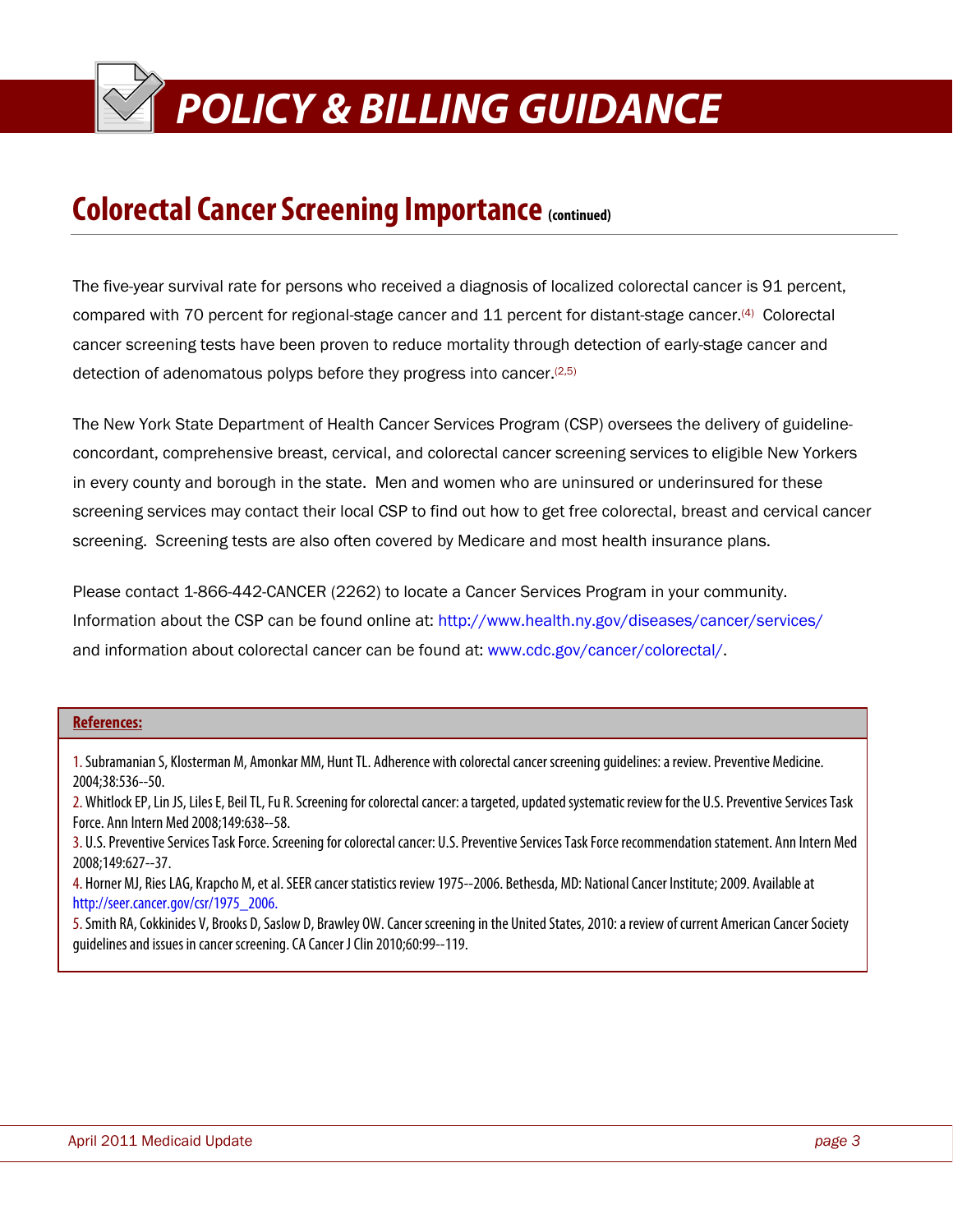## **Mandatory Medicaid Managed Care Expanding To Delaware and Franklin Counties**

Effective May 1, 2011, managed care enrollment will be required for most Medicaid beneficiaries residing in Delaware and Franklin counties. Once a mandatory managed care program is implemented in a county, it is expected that the enrollment of all eligible Medicaid beneficiaries will take up to 18 months to complete.

Providers should check the Medicaid Eligibility Verification System (MEVS) prior to rendering services to determine Medicaid eligibility and the conditions of Medicaid coverage. Providers are strongly encouraged to check eligibility at each visit as eligibility and enrollment status may change at any time. If the Medicaid beneficiary is enrolled in a Medicaid managed care plan, the first



coverage message will indicate "Managed Care Coordinator" or "Eligible PCP" (depending on the device used).

MEVS will identify the scope of benefits a Medicaid beneficiary's Medicaid managed care organization provides through specific coverage codes. When using a touch-tone telephone, you will hear the "Description" of each covered service. When using either the Point of Service (POS) or ePACES, the "coverage codes" will be displayed. If the message "All" appears, all services will be covered. *Medicaid will not reimburse a provider on a fee-for-service basis if MEVS indicates that the service is covered by the plan.*

The Department will implement substantial changes to Medicaid processes effective July 21, 2011, that will change the messages that providers will receive when checking eligibility, including messages concerning covered services. For more information, please see the February 2011 Special Edition Medicaid Update article at: http://health.ny.gov/health\_care/medicaid/program/update/2011/2011-2\_special\_edition.htm

Providers may call the eMedNY Call Center at (800) 343-9000 with any Medicaid billing issues. Medicaid beneficiaries may contact their local department of social services to learn more about managed care. For additional information on managed care covered services and managed care plan types, please see the December 2010 Medicaid Update article entitled "Managed Care Covered Services" at: http://health.ny.gov/health\_care/medicaid/program/update/2010/2010-12.htm.

Questions? Please contact the Division of Managed Care, Bureau of Program Planning and Implementation at (518) 473-1134.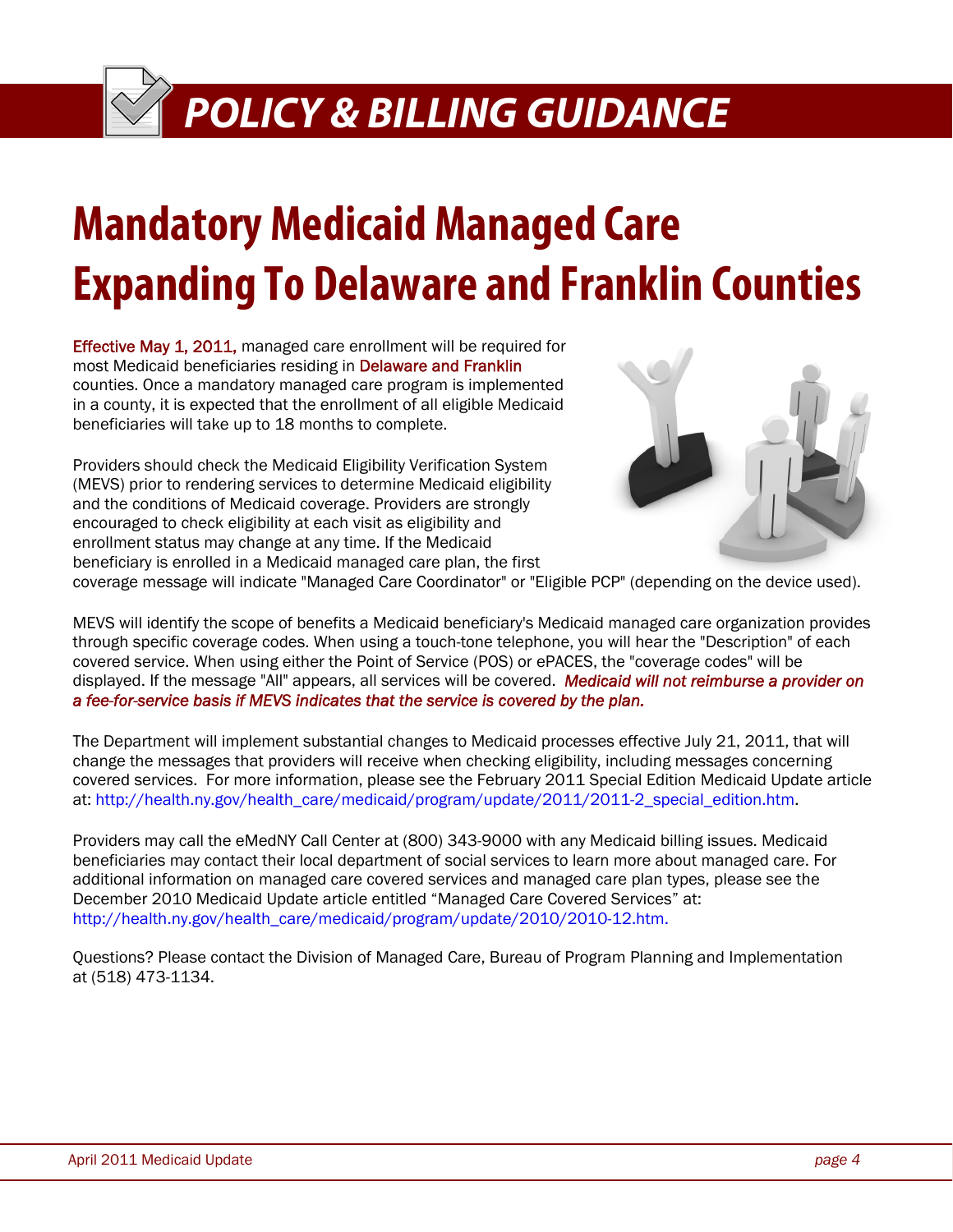## **Genetic Counselors Must Submit National Provider Identifier (NPI) on Medicaid Claims**

Effective January 1, 2011, Medicaid began coverage for genetic counseling when provided by a certified or credentialed genetic counselor. Genetic counselors must be certified by the American Board of Genetic Counseling (ABGC), the American Board of Medical Genetics (ABMG), or be an advanced practice nurse in genetics (APNG), who is credentialed by the Genetic Nursing Credentialing Commission (GNCC).

### **Note: The individual genetic counselor's NPI must be provided on the Medicaid claim in the servicing provider field for the claim to be reimbursed.**

Genetic counselors can obtain information on the NPI application process from the Centers for Medicare and Medicaid Services (CMS) website at: https://www.cms.gov/NationalProvIdentStand/03\_apply.asp.

For specific policy guidelines regarding Medicaid coverage for genetic counseling services, please refer to the December 2010 Medicaid Update, available at: http://www.health.state.ny.us/health\_care/medicaid/program/update/2010/dec10mu.pdf

If you have questions regarding billing and claims submission, please contact the eMedNY Call Center at (800) 343-9000.

Questions regarding Medicaid Policy for genetic counseling? Contact the Division of Financial Planning and Policy at (518) 473-2160.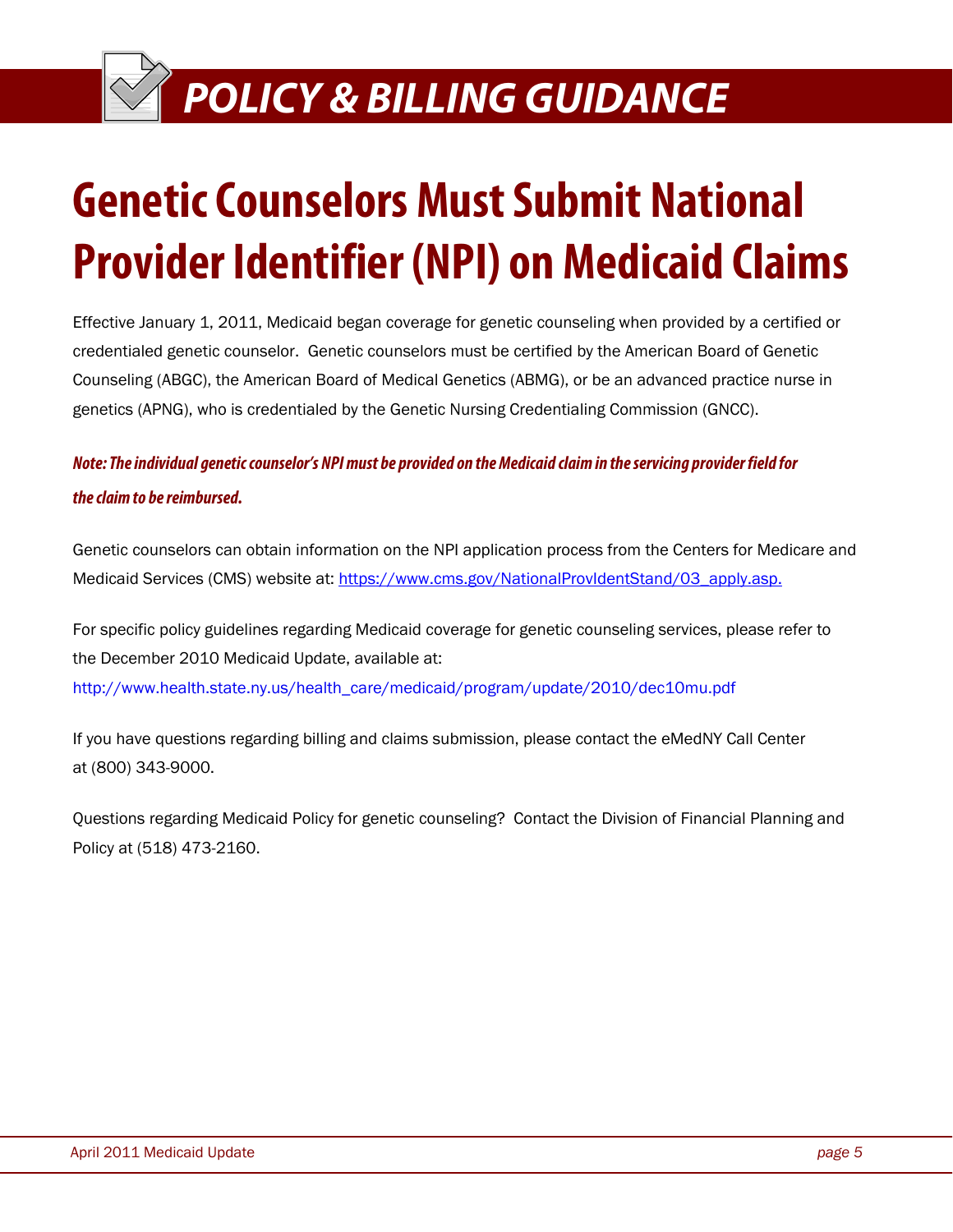## **Physician Enrollment Update**

Effective May 2, 2011, eMedNY Form 4084 will no longer be accepted for physicians enrolling in New York State Medicaid fee-for-service. Physicians must use eMedNY Form 4086 after May 1, 2011. Also, physicians must complete the standardized CAQH UPD® application on the CAQH website at: www.upd.caqh.org/oas/.

For additional practitioner enrollment information (i.e., dentist, nurse practitioner, etc.) or changes to existing enrolled physician information, please continue to use the enrollment applications and forms available at: www.eMedNY.org.

Questions? Please contact the eMedNY Call Center at (800) 343-9000.

## **New Provider Enrollment and Screening Regulations**

On March 25, 2011, new Federal Rules and Regulations surrounding provider screening and enrollment took effect. For additional information regarding the changes to the enrollment process, please visit the Provider Enrollment section at www.eMedNY.org or reference the Federal Register 42 CFR Parts 405, 424, 447 et al. for the complete set of rules and regulations. Outlined below are some of the changes:

- All ordering or referring physicians or other professionals providing services under the state plan or under a waiver of the plan must be enrolled as participating providers.
- Additional screening may be required for your provider type. To ensure compliance with the new Federal Rules and Regulations, please complete the most current version of the enrollment application. If your enrollment form is not available at: www.eMedNY.org, please contact the Rate Based Provider Bureau at (518) 474-3575, Option #8.
- Some provider types may require an application fee. This information will be contained in the specific enrollment applications. To ensure compliance with the new Federal Rules and Regulations, please complete the most current version of the enrollment application.
- Revalidation of enrollment of all providers will occur at least every five years.
- Medicare award letters will be required for enrolling Physical Therapists and Physical Therapy Groups.

Questions? Please contact the eMedNY Call Center at (800) 343-9000.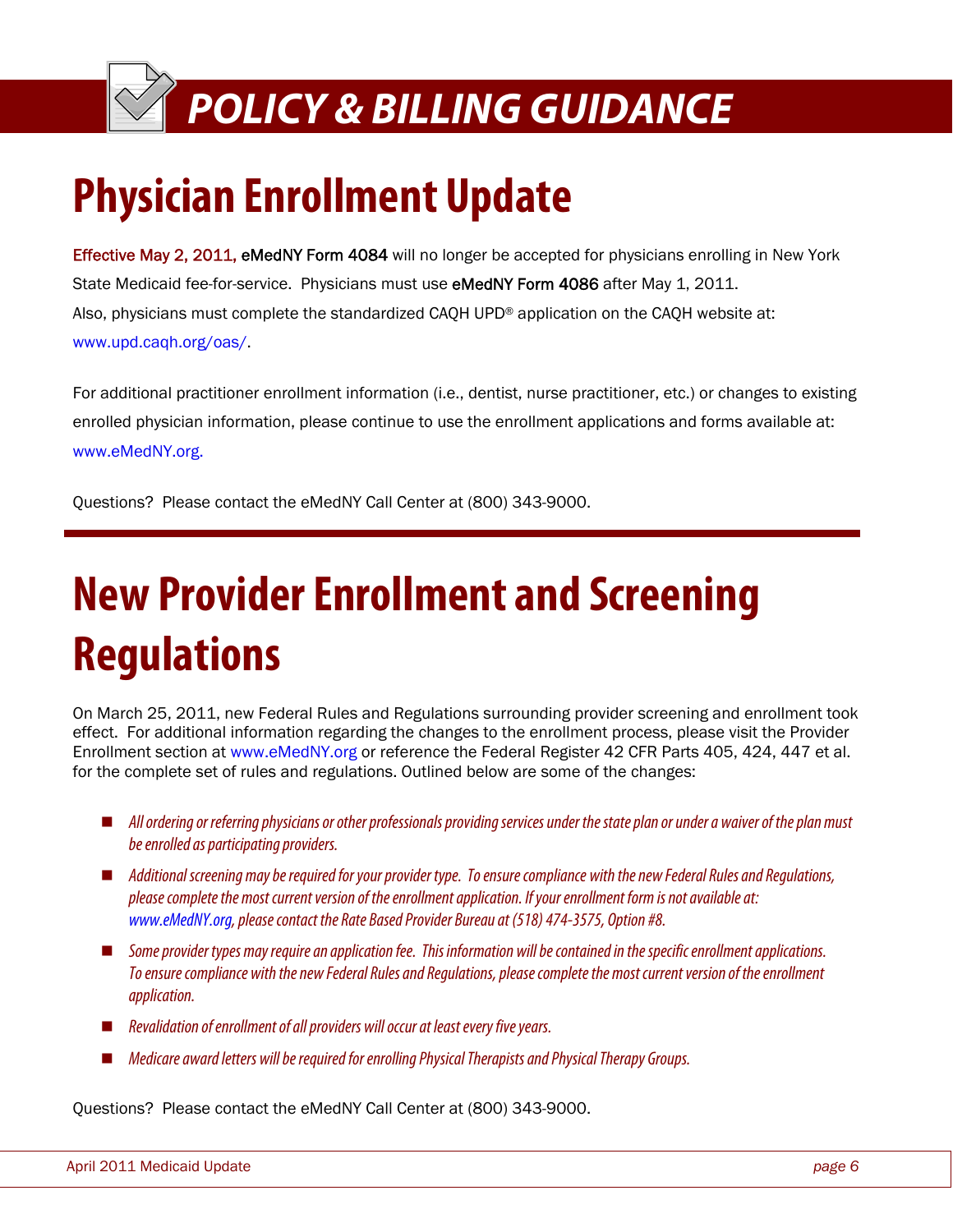### **EXTREMICY & BILLING GUIDANCE**

# **Managed Care Program Provider Access and Availability**

Providers who contract with Medicaid managed care and Family Health Plus (FHPlus) plans must meet specific appointment and availability standards to ensure that enrolled members have appropriate access to necessary health care. New York State annually conducts surveys of managed care providers to evaluate compliance with the following appointment availability standards:

- $\blacksquare$  Emergency care immediately upon presentation at a service delivery site;
- $\blacksquare$  Routine appointments within four weeks of a request;
- $\blacksquare$  Urgent care within twenty-four hours of a request;
- $\blacksquare$  Non-urgent "sick" visits within forty-eight to seventy-two hours of a request, as clinically indicated;
- **Prenatal care:** 
	- $\circ$  an initial prenatal visit within three weeks during the first trimester;
	- $\circ$  within two weeks during the second trimester and within one (1) week during the third trimester;
- $\blacksquare$  Initial office visit for newborns within two weeks of hospital discharge;
- Specialist referrals (not urgent) within four to six weeks of a request;
- $\blacksquare$  Adult baseline and routine physicals within twelve weeks from enrollment (adults  $>$ 21 years);
- $\blacksquare$  Well child care within four weeks of a request;
- $\blacksquare$  Initial family planning visit within two weeks of a request; and,
- **Members must have after hour access to a live voice**

Providers should not require that members submit a copy of their medical record, complete a health screening questionnaire or meet with a social worker as a prerequisite to scheduling an appointment. These requirements may serve as barriers to accessing health care services. To facilitate access to care, providers are strongly encouraged to schedule the appointment and use that opportunity to work with the member to obtain the medical record or to complete the health screening.

The Department values the participation of all providers in the managed care program and encourages providers to work closely with their staff and contracted health plans in an attempt to meet the above appointment and availability standards.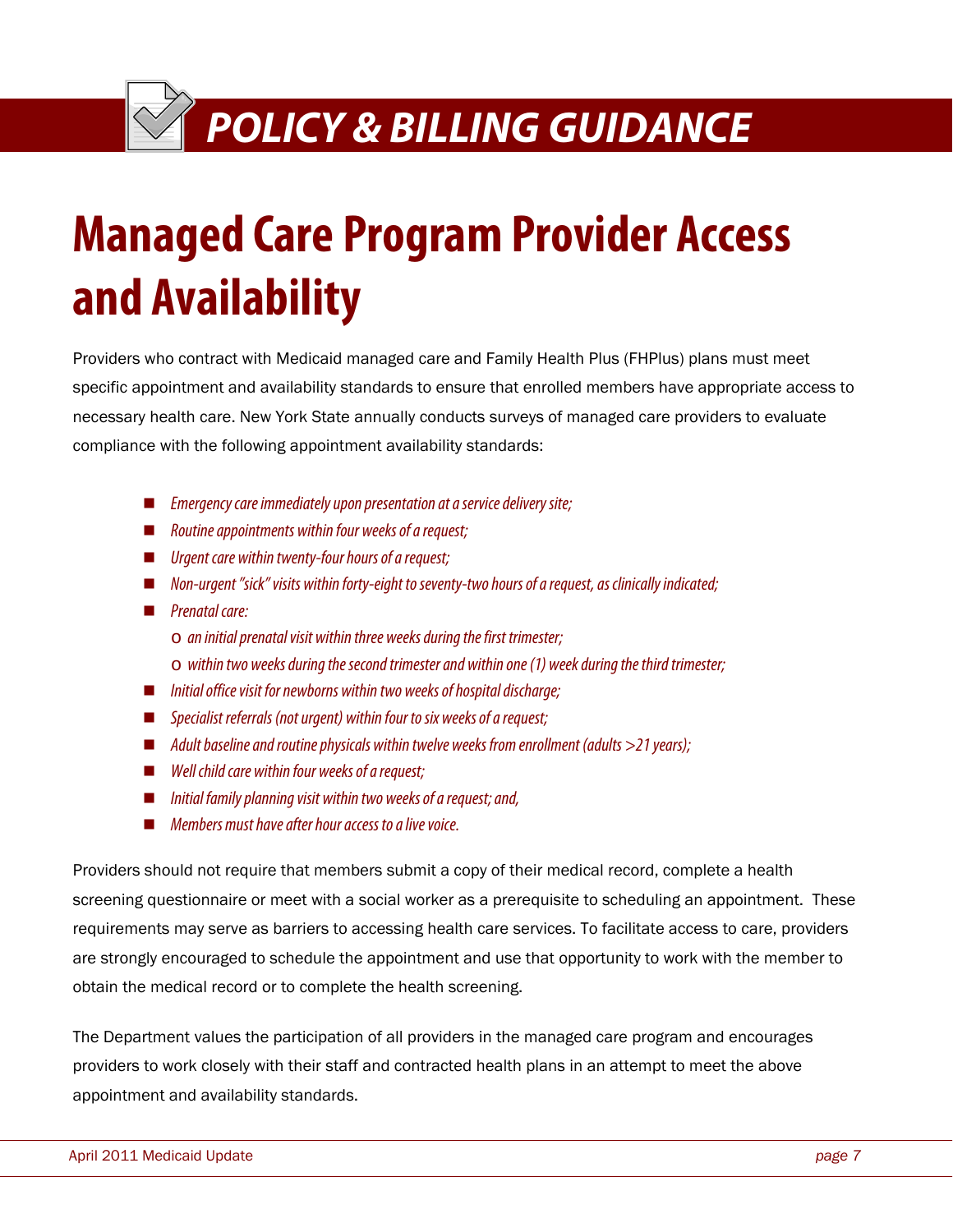<sup>X</sup>**This article serves as an update to the NYS Department of Health's (NYSDOH) implementation of the SPARCS Expanded Outpatient Data Collection program.** 

# **SPARCS Expanded Outpatient Data Collection Program Update**

On April 12, 2006, Section 2816(2)(a)(iv) of the Public Health Law was amended to authorize the collection of outpatient clinic data from all licensed Article 28 general hospitals and diagnostic and treatment centers (D&TCs) operating in New York State.

The Department expanded the collection of SPARCS outpatient clinic visit data to support the accuracy of Medicaid claims data, capture pertinent data needed to determine compliance with federal requirements for Disproportionate Share Hospital (DSH) payments, provide benchmarking capabilities for the state's ambulatory care reimbursement system (APG), and ensure that the Department is using the most complete data available for calculating the Upper Payment Limit (UPL) demonstrations for the Centers for Medicare and Medicaid Services (CMS). Incomplete and inaccurate data in UPL calculations may result in the inability to meet this critical test and a possible reduction of federal financial participation for all Medicaid outpatient services.

To take advantage of existing data submission capabilities and since there are a large number of providers that perform outpatient services, the collection of the new data will gradually be phased-in. Since hospitals have mature data reporting systems in place, the first phase, beginning in July 2011, will focus on data collected from hospital outpatient departments.

The second phase, likely to begin in January 2013, will include those providers of outpatient services that are affiliated with a hospital that already report data to SPARCS. In light of this affiliation, the Department wants to make certain that affected hospitals are aware they are responsible for ensuring that clinic sites under their umbrella have the necessary technologies to provide the required expanded outpatient data to SPARCS.

The third phase, currently with no established implementation time frame, will include those non-hospital affiliated sites (D&TCs) not currently required to report to SPARCS. These facilities must become equipped with the necessary technologies to provide the required expanded outpatient data to SPARCS. The phase-in should allow sufficient time to develop an appropriate data reporting methodology and infrastructure.

In addition to this update, facilities may be notified of this requirement by SPARCS personnel, webinars, and their respective trade associations.

Please visit the Department of Health website at: http://www.health.ny.gov/statistics/sparcs/ for information concerning implementation time frames, system requirements and information on downloading the SPARCS-837 Software and User Guide.

Questions? Contact Charles Fontenot at (518) 473-8822 or Laura Dellehunt at (518) 473-8144.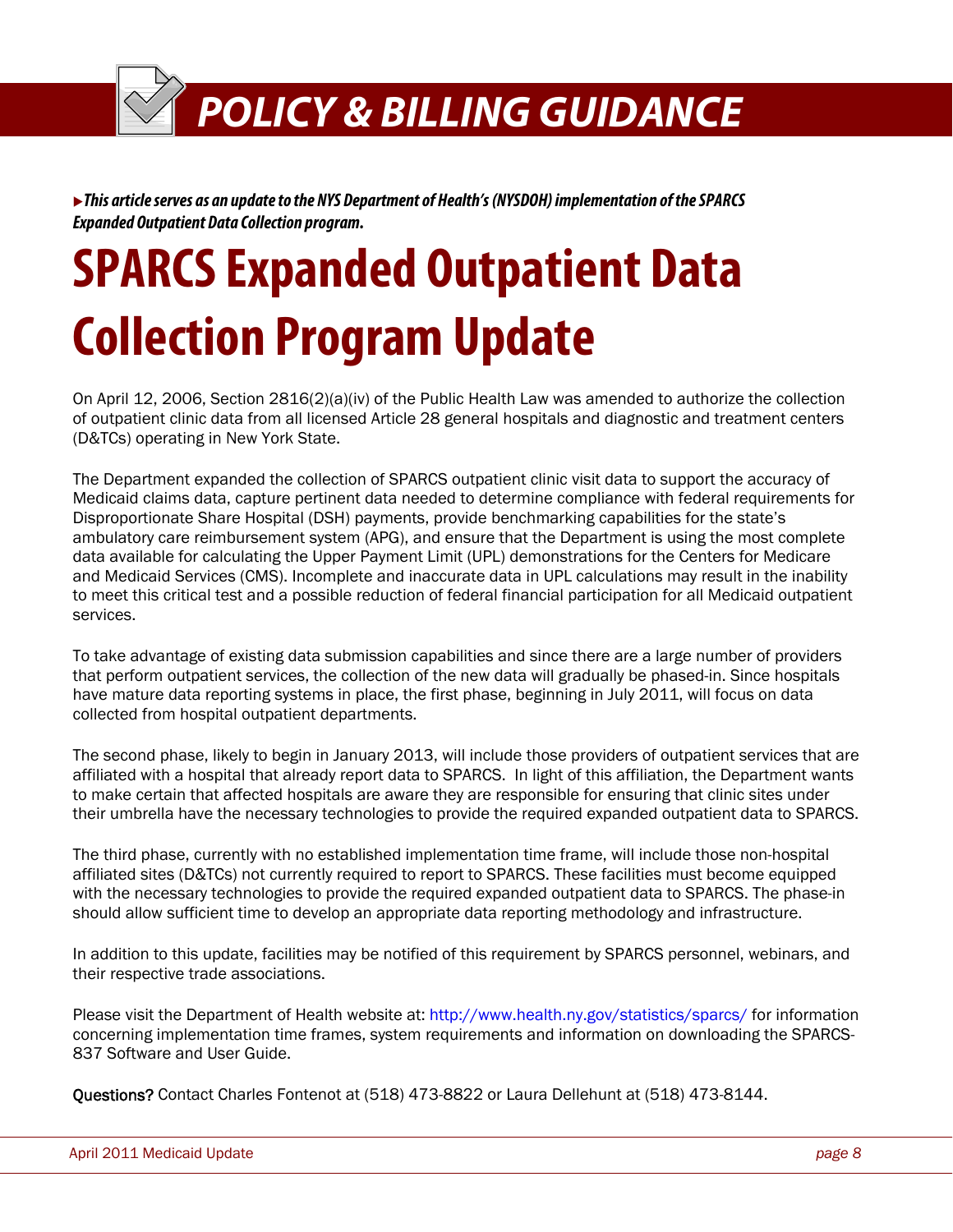

# **Final Cycle for 1.1% Reduction and Delayed Remittance Check**

The final 2010-11 State Budget required across the board reductions to Medicaid reimbursements with dates of service on and after September 16, 2010, and was scheduled to end for payments made by March 31, 2011. Billing cycle 1750 (check dated March 7, 2011, released March 23, 2011) is the final cycle in which the FMAP 1.1% contingency reduction was applied.

Additionally, remittance checks originally slated to be released on March 30, 2011, were held and released on April 1, 2011, and should not reflect the FMAP 1.1% reduction. However, if any portion of this cycle was inadvertently processed with the reduction applied, restoration will be made to all affected providers.

Please email your questions to: b1191@health.state.ny.us. Please include your provider name and National Provider Identifier (NPI) in your email.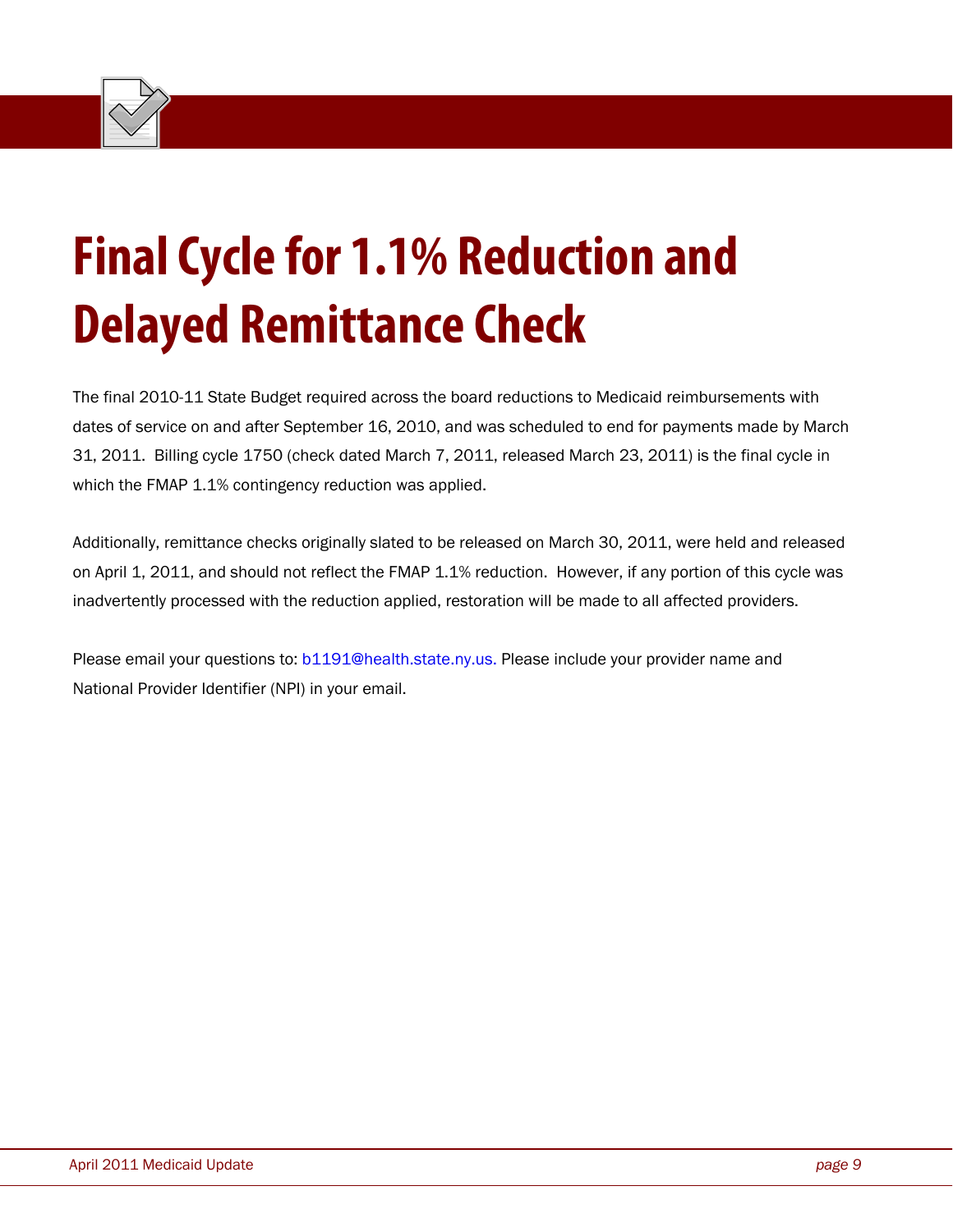# **Expansion of Smoking Cessation Counseling to ALL Medicaid Beneficiaries**

Effective April 1, 2011, Medicaid expanded coverage of smoking cessation counseling (SCC) to ALL Medicaid beneficiaries. Each Medicaid beneficiary will be allowed six counseling sessions during any 12 continuous months which must be provided on a face-to-face basis. Smoking cessation counseling complements the use of prescription and non-



prescription smoking cessation products. These products are also covered by Medicaid.

#### Smoking cessation counseling services is reimbursable when provided by the following provider types:

- $\circ$  Office-based practitioners (physicians, registered nurse practitioners [RNP], and licensed midwives [LM]); and
- $\circ$  Article 28 hospital outpatient departments (OPD), free-standing diagnostic and treatment centers (D&TC) and federally qualified health centers (FQHC) including FQHC school based health centers (SBHC) that bill using Ambulatory Patient Groups (APGs).

Reimbursement for smoking cessation counseling (SCC) must meet the following criteria:

- $\circ$  SCC must be provided face-to-face by a physician, registered physician assistant, registered nurse practitioner (RNP), or licensed midwife (LM) either with or without an Evaluation and Management procedure code.
- $\circ$  SCC may take place during individual or group counseling sessions. Group sessions will be reimbursable effective June 1, 2011, for office-based practitioners and July 1, 2011, for Article 28 clinics.
- $\circ$  Each Medicaid beneficiary will be allowed six counseling sessions during any 12 continuous months; including any combination of individual or group counseling sessions.
- $\circ$  Claims for SCC must include the appropriate SCC CPT Procedure Code. Only one procedure code per day may be billed.
- { **99406** Intermediate SCC, 3 to 10 minutes (billable ONLY as an individual session)OR
- { **99407** Intensive SCC, greater than 10 minutes (billable as an individual or group session; using the 'HQ' modifier to indicate a group SCC session, up to eight patients in a group).
- { Claims must include ICD-9-CM diagnosis code, 305.1 tobacco use disorder.

-continued on next page-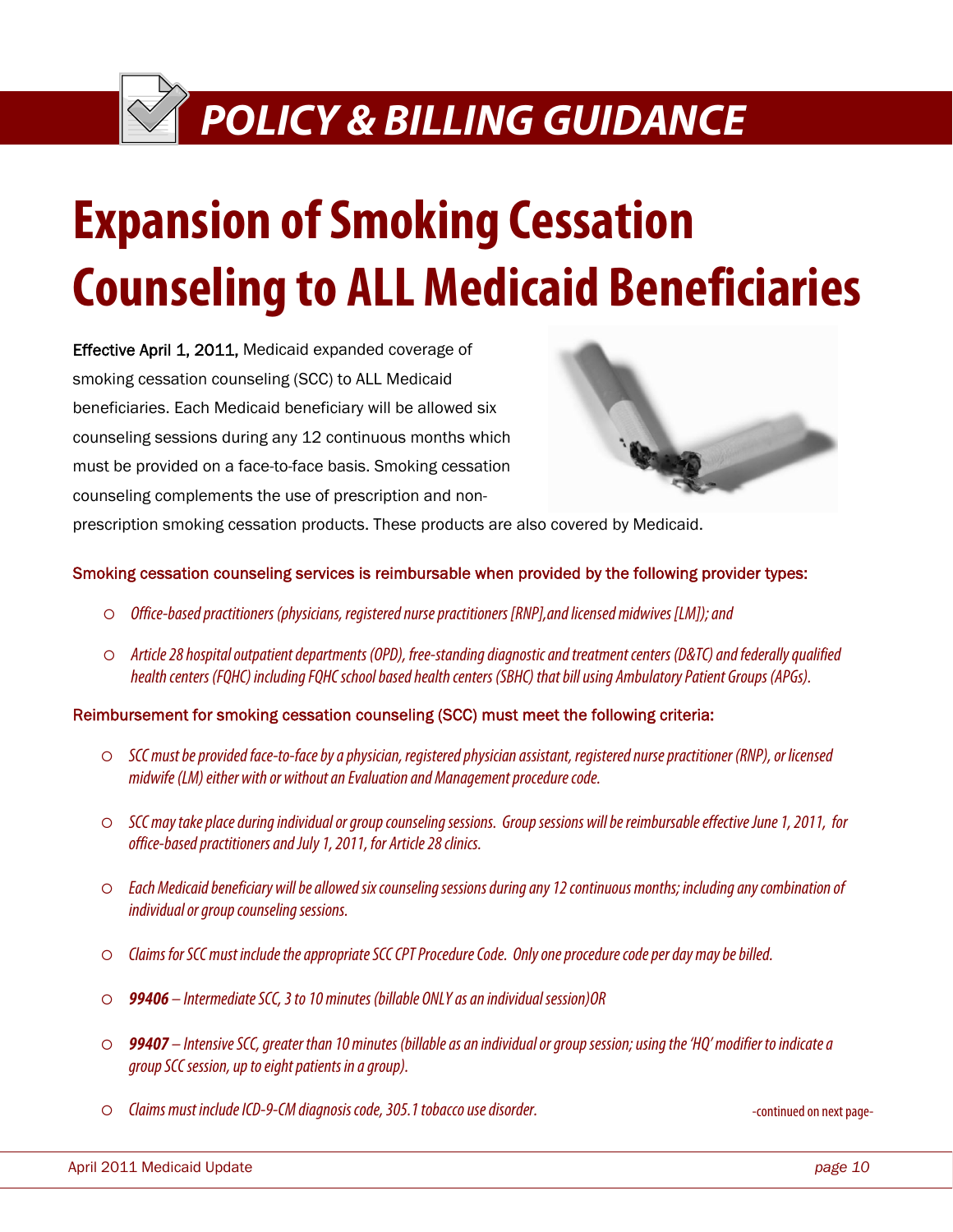### **Expansion of Smoking Cessation Counseling to ALL Medicaid Beneficiaries (continued)**

#### Providers should be aware of the following guidelines for smoking cessation counseling:

The Clinical Practice Guideline, "*Treating Tobacco Use and Dependence: 2008 Update"* demonstrated that efficacious treatments for tobacco users exist and should become a part of standard care giving. The guideline recommends that a practitioner should follow the "5 A's" of treating tobacco dependence, which include: Ask, Advise, Assess, Assist, and Arrange follow-up. For patients not ready to make a quit attempt, clinicians should use a brief intervention designed to promote the motivation to quit. Content areas that should be addressed can be captured by the "5 R's": Relevance, Risks, Rewards, Roadblocks, and Repetition. Research suggests that the "5 R's" enhance future quit attempts. (Chapter 3 - Clinical Interventions for Tobacco Use and Dependence).

### The following links provide further information regarding evidence-based clinical approaches to SCC and pharmacotherapy:

**AHRQ's Treating Tobacco Use and Dependence Pathfinder--Resources for Clinicians and Consumers –** This site provides the DHHS Public Health Service Clinical Practice Guideline for *Treating Tobacco Use and Dependence: 2008 Update*. (PHSG) and includes evidence-based treatment, provider and patient educational materials. http://www.ahrq.gov/path/tobacco.htm.

**Quick Reference Guide for Clinicians –** Here you'll find the abbreviated version of the PHSG. http://www.ahrq.gov/clinic/tobacco/tobaqrg.htm.

**NYS Smokers' Quitline –** Refer your patients to the NYS Smokers' Quitline where they can receive free counseling and a two week starter kit of nicotine replacement therapy. Patient and provider education materials and fact sheets are also available. www.nysmokefree.com.

**Cessation Centers –** New York State's 19 Tobacco Cessation Centers provide free training and technical assistance for providers on evidence-based cessation treatment. These free services include, on-site staff training, patient educational materials, information on local cessation programs and assistance with the NYS Smokers' Quitline – "Fax-to-Quit" program.

http://www.health.state.ny.us/prevention/tobacco\_control/community\_partners/tobacco\_cessation\_centers.htm.

**Smokefree.gov website sponsored by NCI, CDC, and the American Cancer Society** –Provides tobacco users with online cessation support and links to other resources. http://www.smokefree.gov/.

Questions? Please call the Division of Financial Planning and Policy at (518) 473-2160.

This article updates information that was previously provided in the December 2009 Medicaid Update.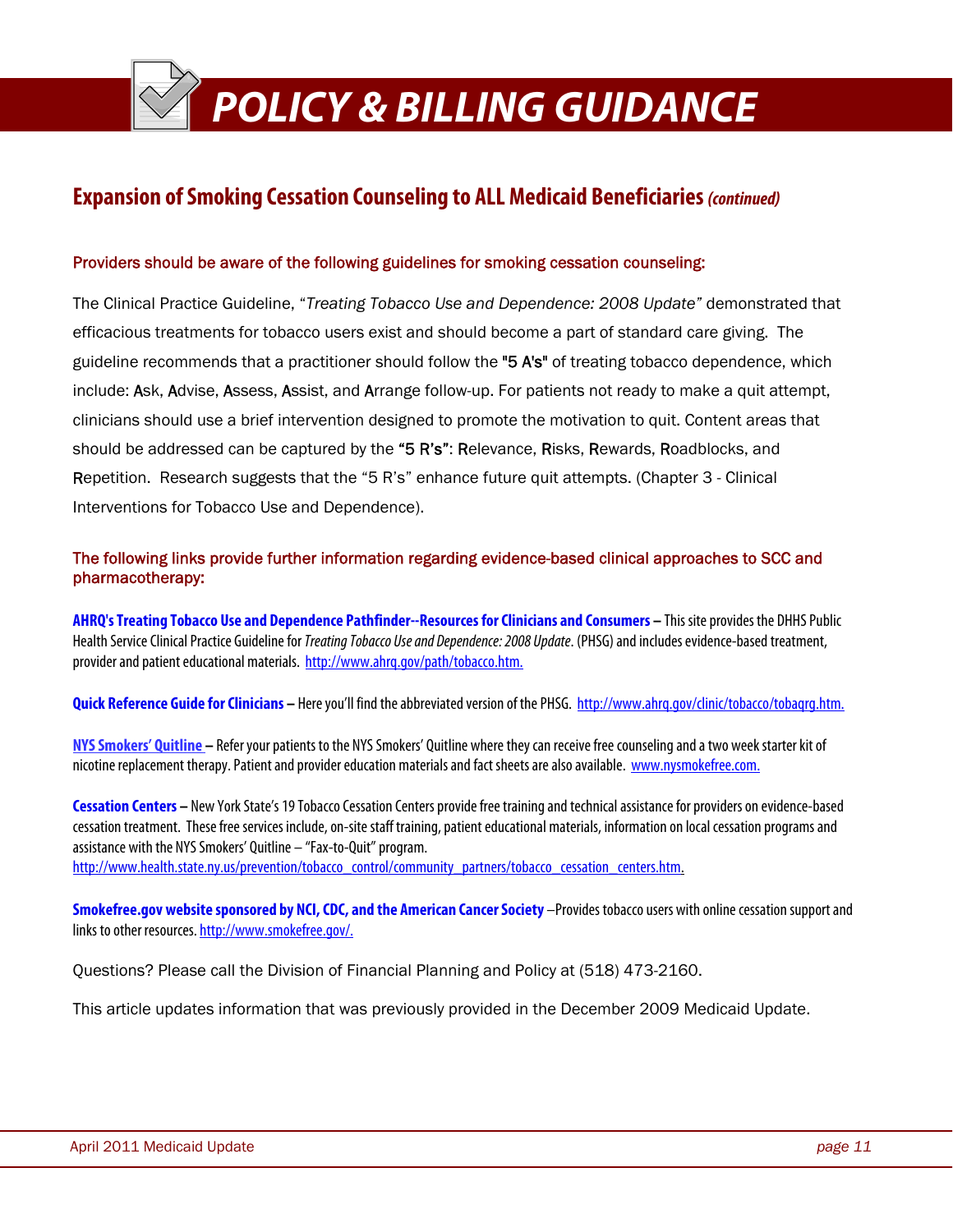

### **EXAMPLE ATTENTION PRESCRIBERS AND PHARMACISTS**

# **Lost/Stolen Edit Update**

Effective June 1, 2011, the Medicaid "04" (Lost/Stolen) Submission Clarification Code Field 420-DK will be denied when submitting a pharmacy claim. If a Medicaid beneficiary has experienced a loss or theft of medication, pharmacy providers should instruct beneficiaries to contact their prescriber. The decision to honor a beneficiary's request should be based on the professional judgment of the prescriber.

### In no event will approval be granted for lost or stolen controlled substances.

Prescribers or their authorized agents may initiate a prior authorization request for a loss or theft of medication by contacting the Bureau of Pharmacy Policy and Operations at (518) 486-3209 for replacement. Approval will ONLY be granted for the balance of the medication reported lost or stolen.

### <sup>X</sup> **ATTENTION LONG-TERM CARE PHARMACY PROVIDERS ONLY**

A newly admitted resident to a long-term care facility is eligible for an early fill on their medication. When medically necessary, a pharmacist can override edit 01642 "Early Fill Overuse" denial at the point of sale, by using a combination of the NCPDP Reason for Service Code (439-E4) 'NP', and a Submission Clarification Code (420-DK) of '02'. Only long term care providers are allowed to use the "02" Submission Clarification Code. Use of this override code will be monitored by the Department of Health.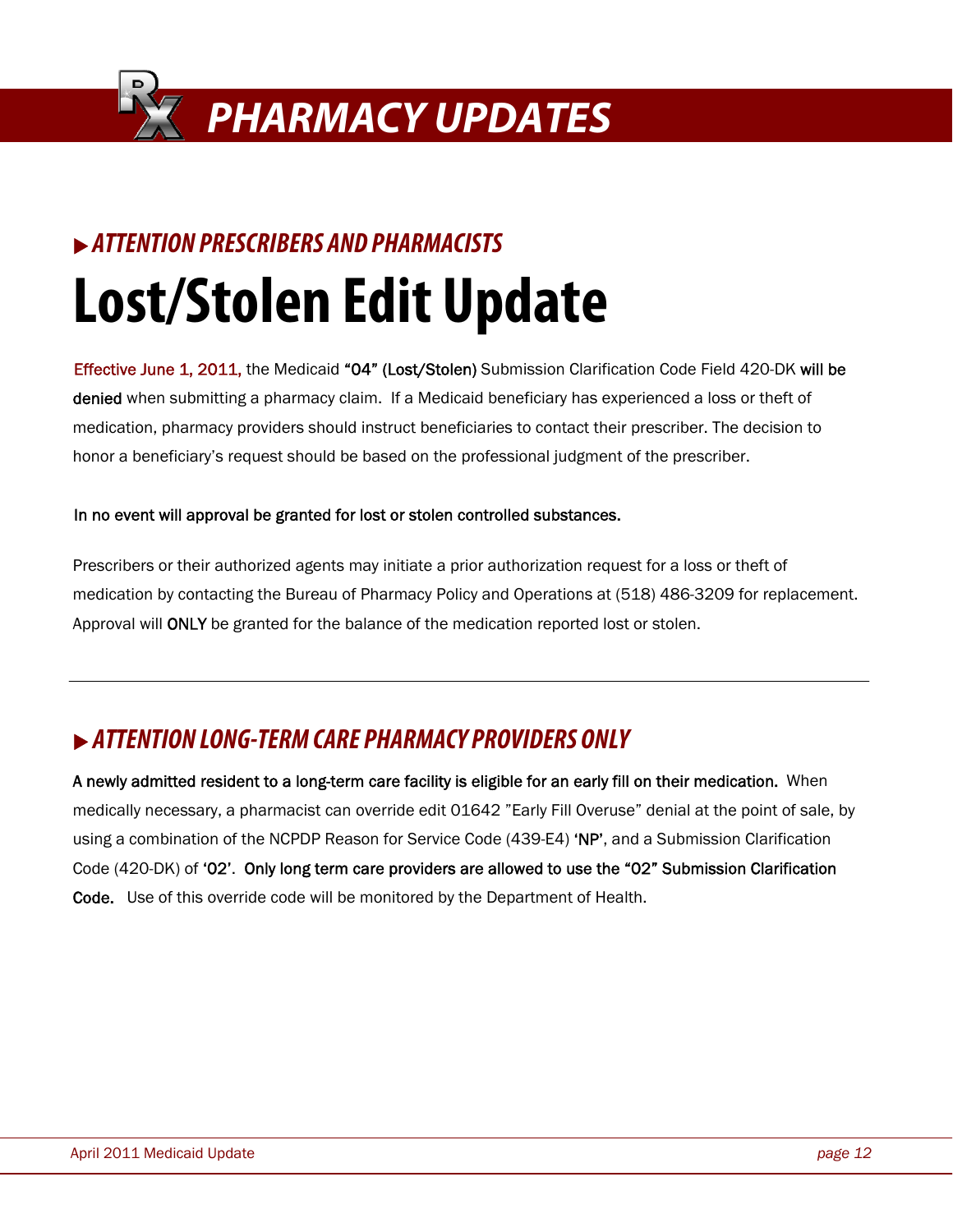### **PHARMACY UPDATES**

# **New York State Medicaid Guidelines for Palivizumab (Synagis®) Effective 10/16/11**

Palivizumab is an intramuscular injection used as prophylaxis for respiratory syncytial virus (RSV). It is used in certain high-risk infants and children with histories of prematurity (35 weeks or less), chronic lung disease (CLD), or congenital heart disease. RSV is a leading cause of bronchiolitis and pneumonia in infants. Palivizumab is usually administered in five monthly doses throughout the RSV season, typically beginning in November or December. Palivizumab should not be used for the treatment of established RSV disease.

The following guidelines include the major points used to identify infants and children who should be considered for RSV prophylaxis. These guidelines have been adapted from the evidence-based recommendations for the prevention of RSV with palivizumab in children less than two years of age published by the American Academy of Pediatrics (AAP).

| <b>GROUP AT RISK</b>                                                                                                                                                                     | <b>CHRONOLOGICAL AGE LIMITS AND</b><br><b>ADDITIONAL CRITERIA</b>                                                                                                                                                                   | <b>SEASONAL DOSE LIMITS</b> |
|------------------------------------------------------------------------------------------------------------------------------------------------------------------------------------------|-------------------------------------------------------------------------------------------------------------------------------------------------------------------------------------------------------------------------------------|-----------------------------|
| <b>Chronic Lung Disease of Prematurity requiring</b><br>treatment within 6 months before start of RSV<br>season                                                                          | Under 24 months of age at RSV season onset                                                                                                                                                                                          | 5 doses per season limit    |
| Hemodynamically significant cyanotic or<br>acyanotic Congenital Heart Disease                                                                                                            | 24 months of age or younger at RSV season onset                                                                                                                                                                                     | 5 doses per season limit    |
| $GA \leq 28$ weeks 6 days                                                                                                                                                                | Under 12 months of age at RSV season onset                                                                                                                                                                                          | 5 doses per season limit    |
| GA 29 weeks 0 days through 31 weeks 6 days                                                                                                                                               | Under 6 months of age at RSV season onset                                                                                                                                                                                           | 5 doses per season limit    |
| GA 32 weeks 0 days through 35 weeks 6 days                                                                                                                                               | Under 6 months of age at RSV season onset and meets at<br>least 1 of 2 risk factors:<br>1. Infant attends childcare/daycare<br>2. At least one sibling or other child under age 5 years<br>lives permanently in subject's household | 5 doses per season limit    |
| Infants born before 35 weeks of gestation with<br>significant congenital airway abnormalities or<br>neuromuscular condition that compromises<br>handling of respiratory tract secretions | Under 12 months of age at RSV season onset                                                                                                                                                                                          | 5 doses per season limit    |

#### **References:**

Committee on Infectious Diseases. Modified recommendations for use of Palivizumab for prevention of respiratory syncytial virus infections. Pediatrics. 2009 Dec; 124 (6): 1694-1701. Krilov LR, Weiner LB, Yogev R, Fergie J, Katz BZ, Henrickson KJ, and Welliver Sr, RC. The 2009 COID recommendations for RSV Prophylaxis: Issues of efficacy, cost and evidence-based medicine. Pediatrics. 2009 Dec: 124 (6):1682-1684. Law BJ, MacDonald N. Langley J. Mitchell I. Stephens D. Wang EEL, Robinson J. Boucher F., McDonald J. Dobson S. Severe respiratory syncytial virus infection among otherwise healthy prematurely born infants: What are we trying to prevent? Paediatrics and Child Health. 1998 Nov/Dec; 3(6): 402-404.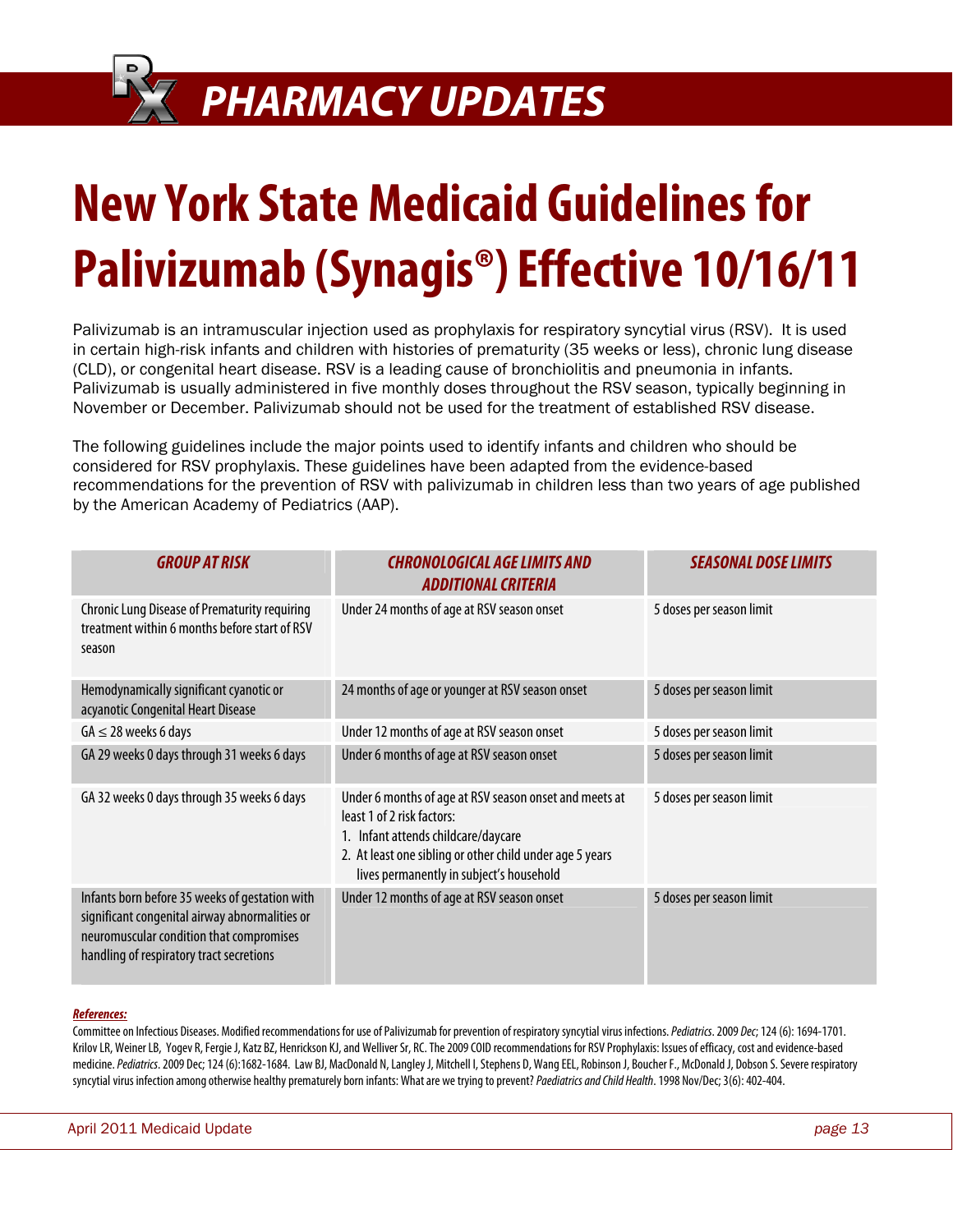### **ALL PROVIDERS**

## **ePACES Training Schedule and Registration**

With the July 21, 2011 implementation of changes for HIPAA-compliant electronic submissions, including ePACES, CSC Regional Representatives will be scheduling educational sessions to demonstrate the ePACES changes. These sessions will be scheduled statewide and will begin in June 2011 and continue throughout the summer.

The general format of ePACES will not change. However, the following items represent some of the changes that will occur in ePACES:



- **Addition of some new fields and the deletion of some current fields;**
- • **Changes in the location of some fields within the claim section as well as in other ePACES functions ( Prior Approval, Eligibility, DVS, etc);**
- • **Rules for completing the Other Payer screen and Service Line Claim Adjustment section (Coordination of Benefits);**
- • **Service Authorization function will be removed;**
- • **Significant changes will be made to eligibility inquiry response messages.**

ePACES is the electronic Provider Assisted Claim Entry System which allows enrolled providers to submit the following type of transactions:

- **Claims**
- **Eligibility Verifications**
- **Claim Status Requests**
- **Prior Approval/DVS Requests**

Fast and easy seminar registration, locations, and dates will soon be available on the eMedNY website at: http://www.emedny.org/training/index.aspx.

If you are unable to access the Internet to register or have questions about registration, please contact the eMedNY Call Center at (800) 343-9000.

For providers who can't attend an instructor-led session, CSC will offer web meetings and will be posting demonstrations of the ePACES changes on www.emedny.org prior to the July 21 implementation date.

### *CSC Regional Representatives look forward to meeting with you at upcoming seminars!*